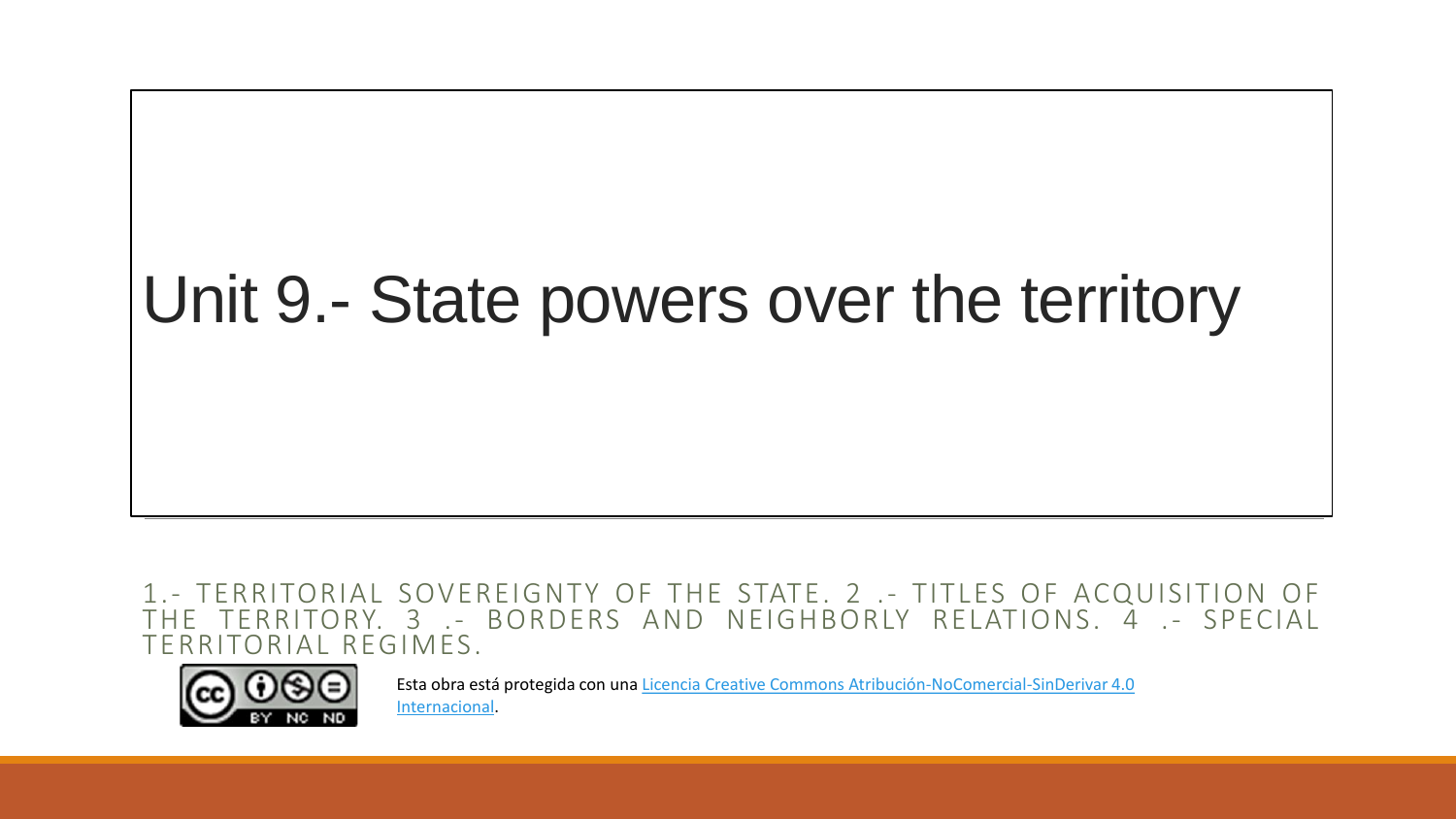# 1.- Territorial jurisdiction

❑ Territory: one of the essential elements of State and cannot be conceived without it.

■ Definition: the spatial sphere in which the State exercises its powers, i.e, as the material or physical support of state sovereignty. For international law, the territory of the State comprises not only the terrestrial space (land, rivers and lakes, inland marine waters) but also those other spaces over which the State exercises its sovereignty.

❑Characteristics:

- must be delimited by the delimitation of borders.
- must present a certain geographical continuity (relativized).
- implies the exercise of State functions in an exclusive and full way.
- Entitles a series of duties and rights…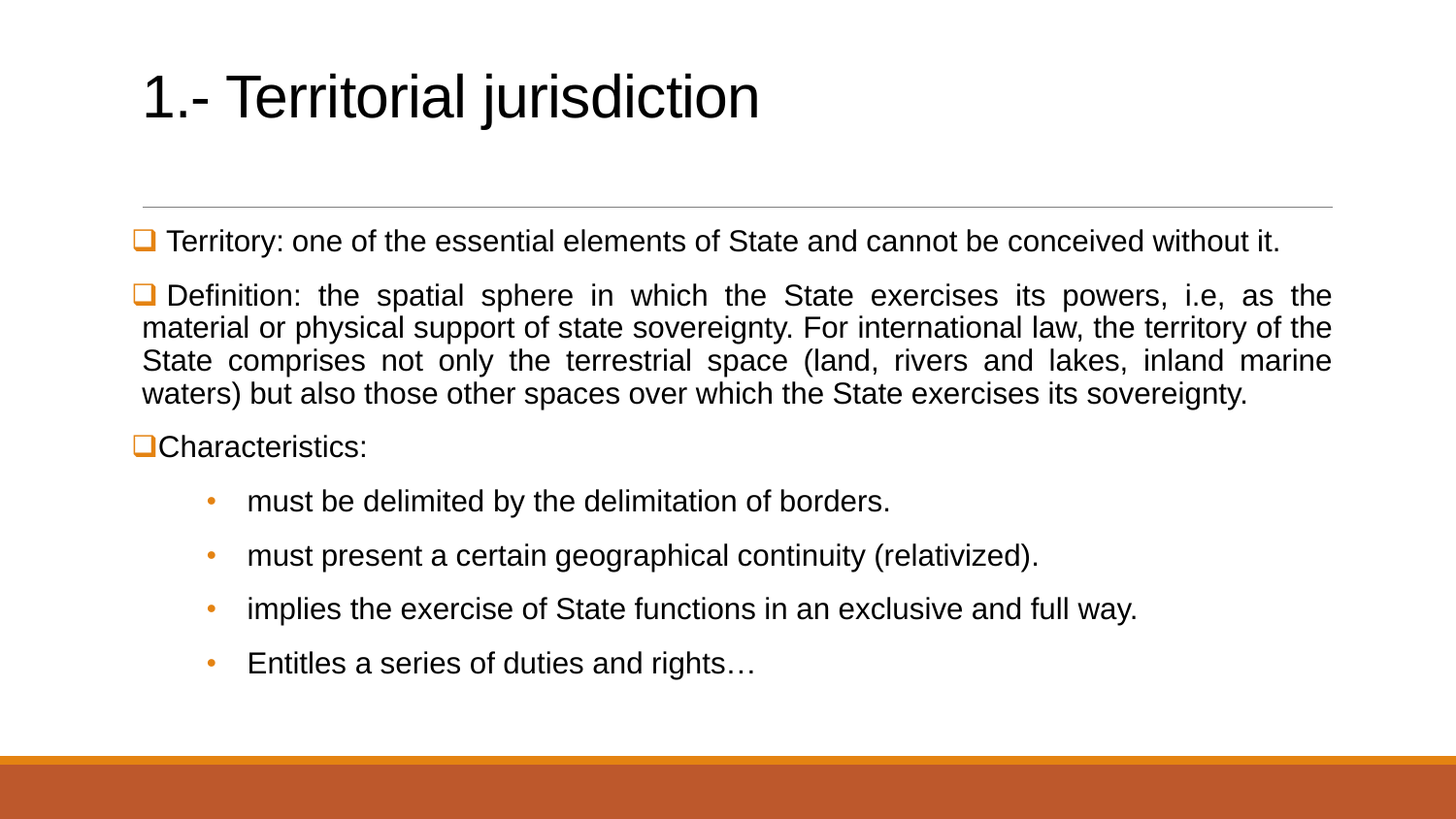❑ Rights (examples):

- sovereignty over natural wealth and resources.
- to exploit those resources according to its own national policies.
- to preserve the inviolability of its territory and its territorial integrity (Article 2.4 of the UN Charter and GA Resolution 2625 (XXV) of 24 October 1970). Structural principle of IL.

❑ Duties (examples):

- Non-detrimental use: ICJ The Corfu Channel Case 1949.
- ILC Prevention of Prevention of [transboundary](https://documents-dds-ny.un.org/doc/UNDOC/GEN/N07/467/85/PDF/N0746785.pdf?OpenElement) harm from hazardous activities

**RECUEIL** DES ARRÊTS, AVIS CONSULTATIFS ET ORDONNANCES

COUR INTERNATIONALE DE JUSTICE

AFFAIRE DU DÉTROIT DE CORFOU (FOND) **ARRÊT DU 9 AVEIL 1949** 

1949

INTERNATIONAL COURT OF JUSTICE

**REPORTS** JUDGMENTS, ADVISORY OPINIONS AND ORDERS

> THE CORFU **CHANNEL CASE** (MERITS)

JUDGMENT OF APRIL 9th, 1949

**TRYDES** 

**LEVDE** SOCIÉTÉ D'ÉDITIONS<br>A. W. SIJTHOFF A. W. SIJTHOFF" PUBLISHING COMPANY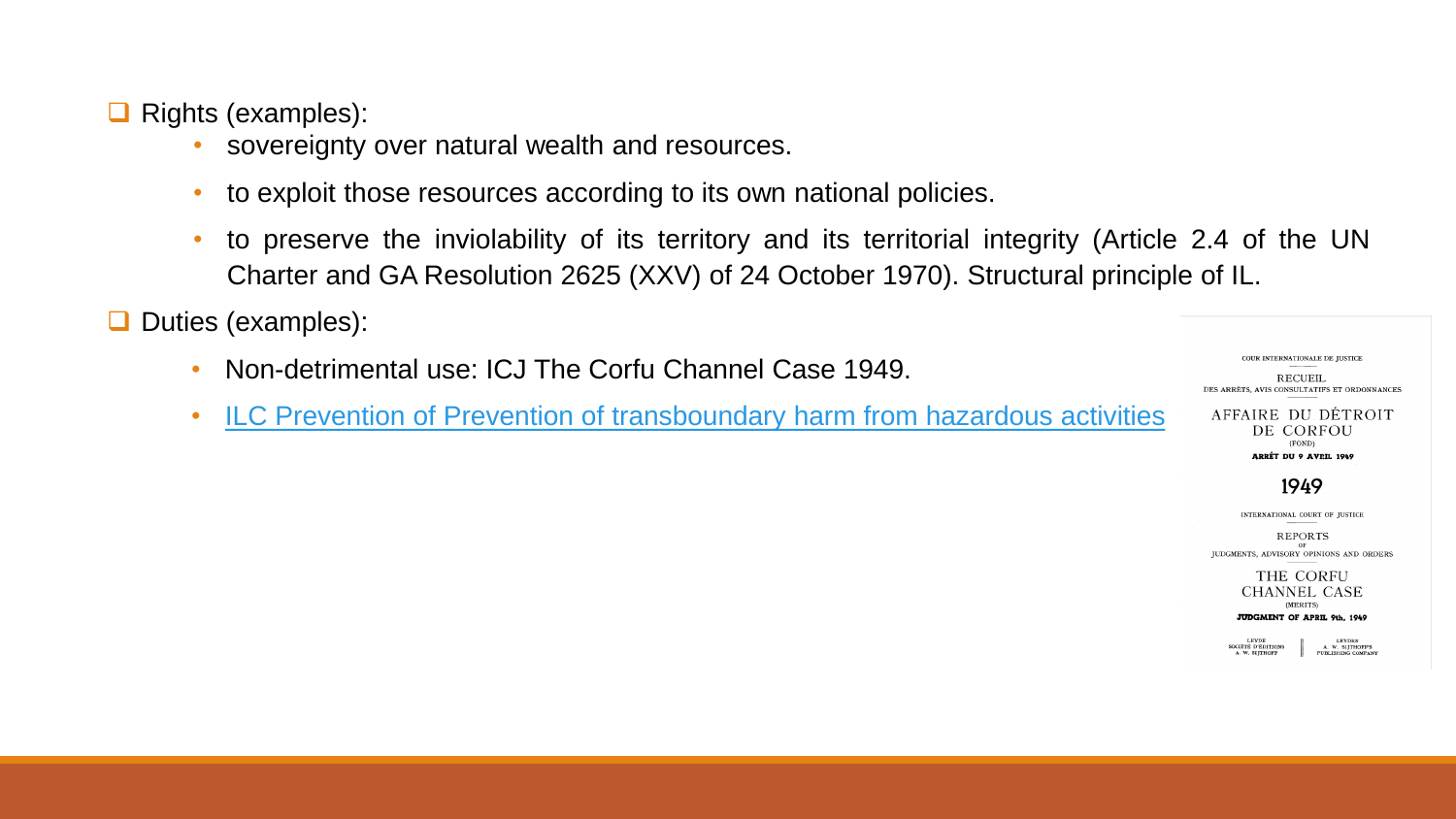# 2.- Titles of acquisition of territory

■ How is the territory acquired?: TITLE by virtue of which the state is entitle to the exercise of Sª. Legal and documentary title.

❑ Classification of titles of acquisition:

- Classical: original (terra nullius)/derivative titles (transfer state to state). Problems with current state of affairs and current IL. BUT: still used in solving disputes are many derive from this classification.
- Contemporary approach: de facto situations (occupation/terra nullius) and legal title (cession).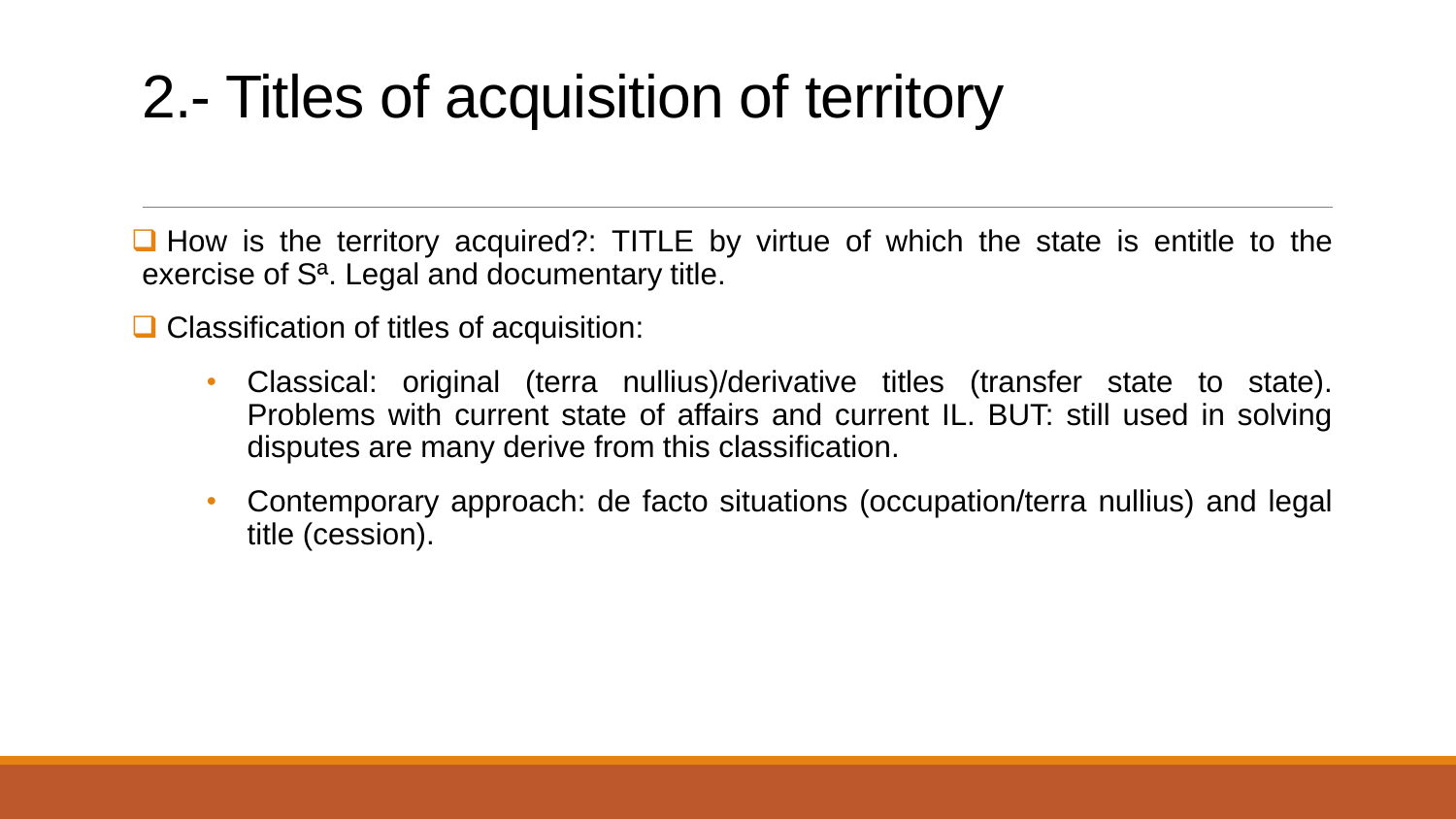## *a) Original titles of acquisition*

❑ Different modes throughout History:

• So-called **historical title**: Most common title.

Formation of the state on the territory. Possibility of disputes, especially in relation to peripheral areas (enclaves, coastal islands, etc.).

• **Occupation of territories**: Most important title.

Concurrence of several conditions required by international jurisprudence consistently :

- ❖ the occupied territory be effectively a territory without owner (terra nullius). What is terra nullius for IL? **ICJ [Advisory](https://www.icj-cij.org/public/files/case-related/61/061-19751016-ADV-01-00-EN.pdf) Opinion on West Sahara 1975**
- ❖ an effective occupation of the territory (effectiveness of the occupation) interpreted as effective and continuous exercise of the functions of the State over the whole of the territory under occupation (administrative, legislative, police acts..). Possibility of attenuation (nature of territory and existance of population).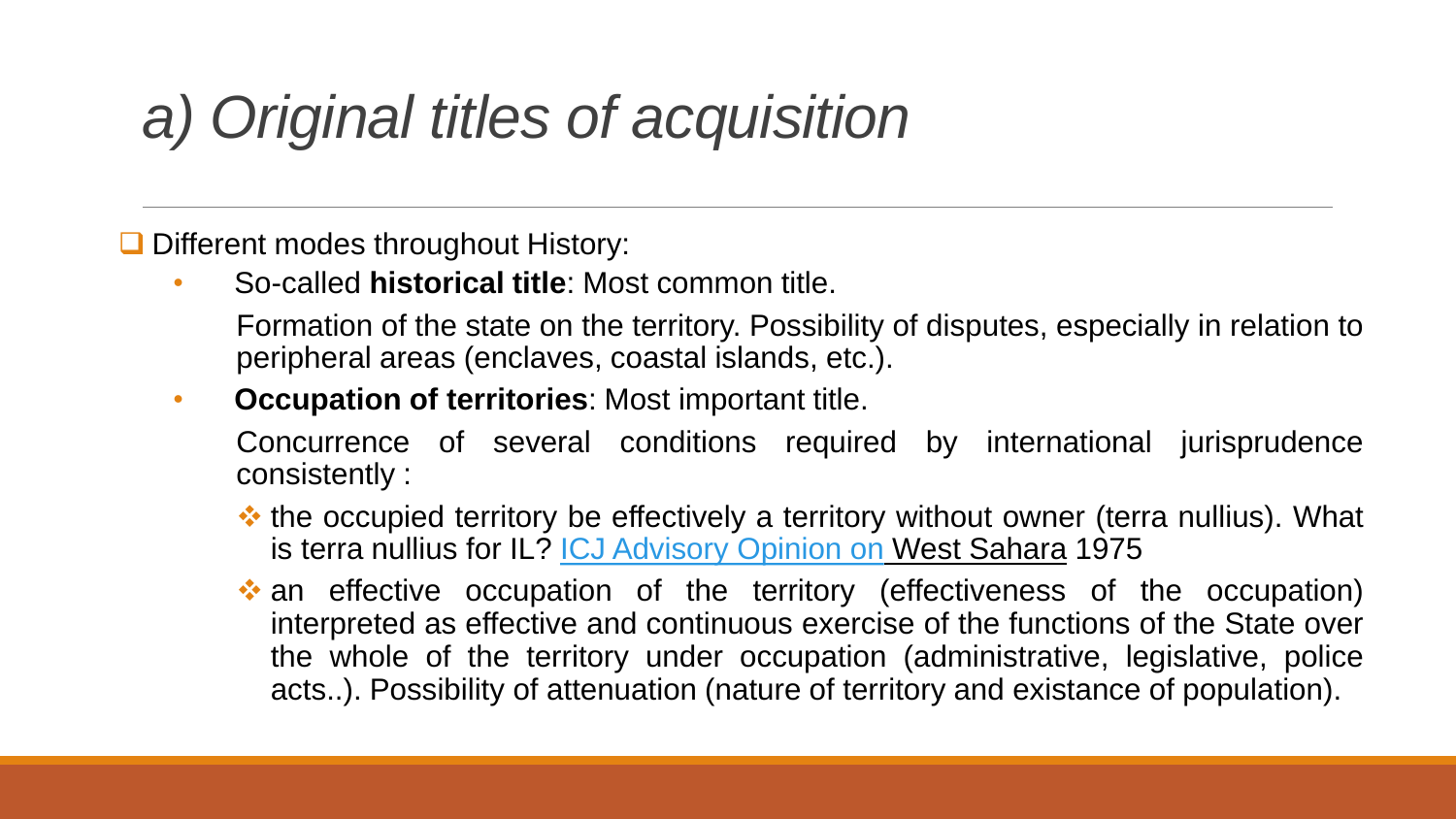❖ Supported by the unequivocal intention to acquire sovereignty over it (animus occupandi).

Actual conception: an intentional display of power and authority over the territory, through the exercise of State jurisdiction and functions, in a continuous and peaceful manner.

- **Territorial accession:** new land masses come to be incorporated into the territory of a State either naturally or artificially. Less common
	- ❖ natural geological processes: no need for formal declaration (the accesory follows the principal).
	- ❖ Artificially: Problems regarding transboundary harm.
	- What about *PROXIMITY*, is it a title? On the basis of theories of "continuity" (natural prolongation of the territory) or "contiguity" (geographical adjacency). Diplomatic arguments not accepted in IL.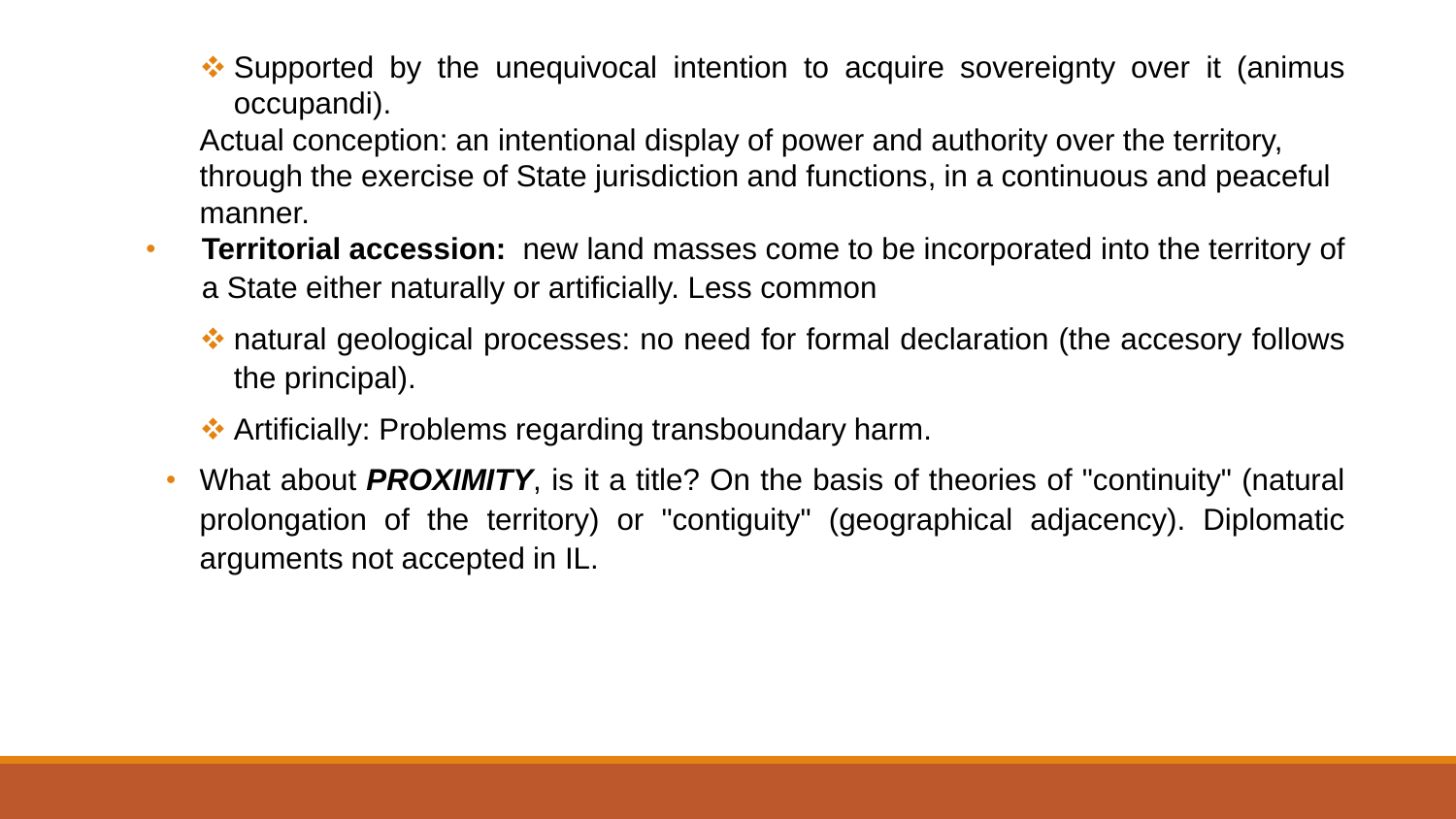### *a) Derivatives titles of acquisition*

■ Those that transfer title to a territory from one State to another.

❑Some of these titles are still valid today (voluntary cession, acquisitive prescription, uti possidetis iuris) while others are not valid in the light of contemporary IL (conquest).

- **Voluntary cession**: relinquishment of sovereignty over a territory by a State in favor of another State that accepts it. Different examples (peace treaties, succession treaties, or cession agreements for free or by monetary compensation). Some still in force.
	- ❖ Concurrence of several conditions required for perfectioning the title:
		- $\checkmark$  formal agreement between the Parties
		- $\checkmark$  that the ceding State actually possessed sovereignty over the territory
		- $\checkmark$  the said State relinguishes completely the administration of the ceded territory
		- $\checkmark$  ceding State effectively exercises the functions of government therein
- **Acquisitive prescription (usucapio):** acquisition of sovereignty through the effective exercise of state functions for a certain period of time over a territory previously belonging to another State which no longer exercises its powers over it.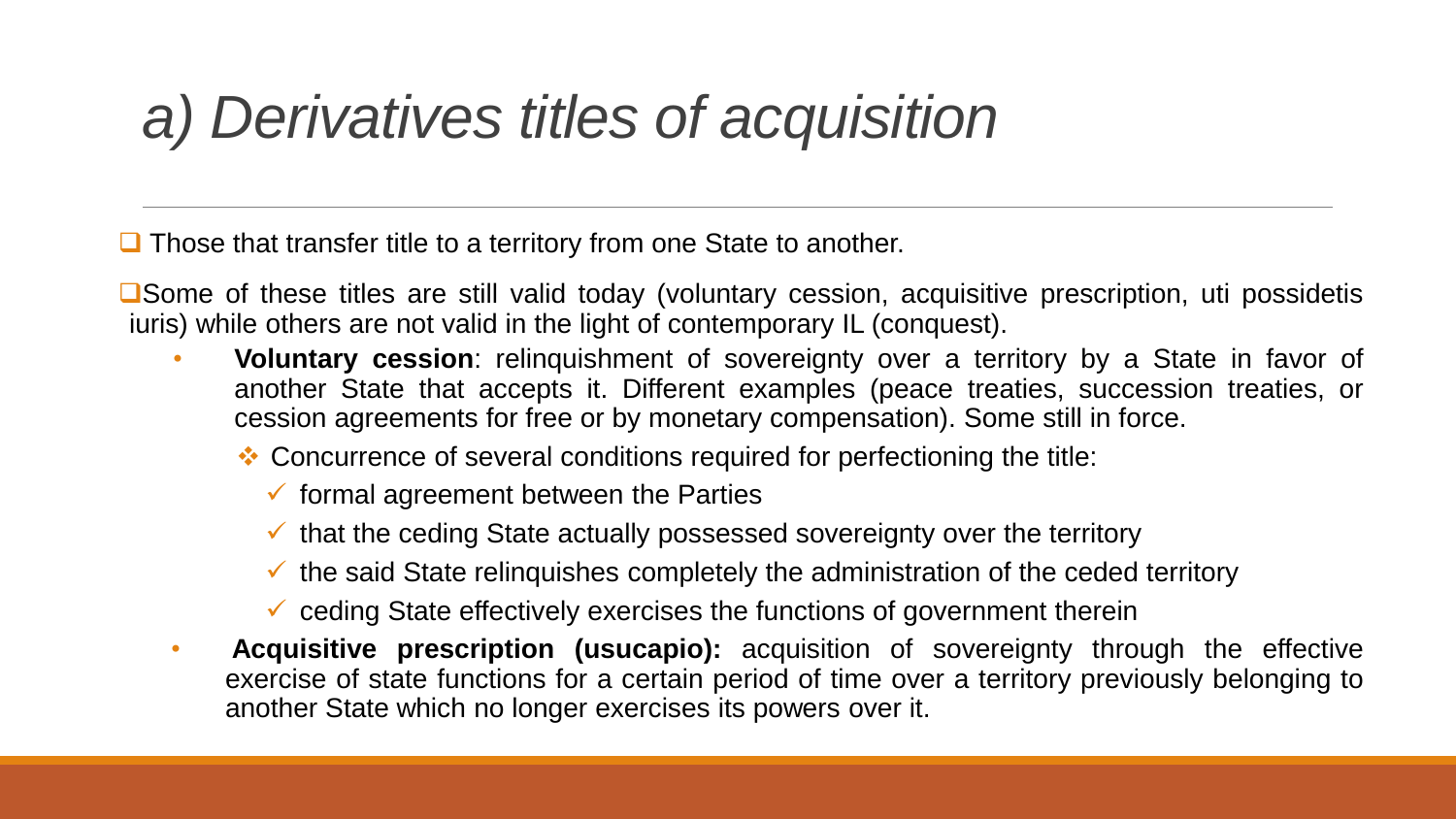- ❖ Rare and problematic: how much time is needed?
- ❖ Theoretically: conditions needed would be…
	- $\checkmark$  the effectiveness in the exercise of the functions of government over the territory by the State that intends to acquire it
	- $\checkmark$  the notoriety
	- $\checkmark$  the lack of protest or acquiescence on the part of the previous sovereign State
	- $\checkmark$  athe lapse of a sufficient period of time.
- **Uti possidetis iuris:** Consolidated in decolonization process: the territories belonging to the colonizing State automatically and ab initio pass into the new emancipated State, with the same territorial boundaries as they had before. Some difficulties ICJ Case concerning the frontier dispute (Burkina Faso v. Republic of Mali) 1986, different [possibilities:](https://www.icj-cij.org/public/files/case-related/69/069-19861222-JUD-01-00-EN.pdf)
	- ❖ Title+effectiveness: confirmed Sª.
	- ❖ Legal title missing or unclear: effectiveness taken into consideration.
	- ❖ Legal and clear title: efectiveness does not prevail uti possidetis.
	- What about *CONQUEST*? Historically, very important. Contemporary IL: repuditated. AG Resolution 2625(XXV).
- ❑ Territorial disputes: **critical date** in order to take account of the law applicable/de facto circumstances.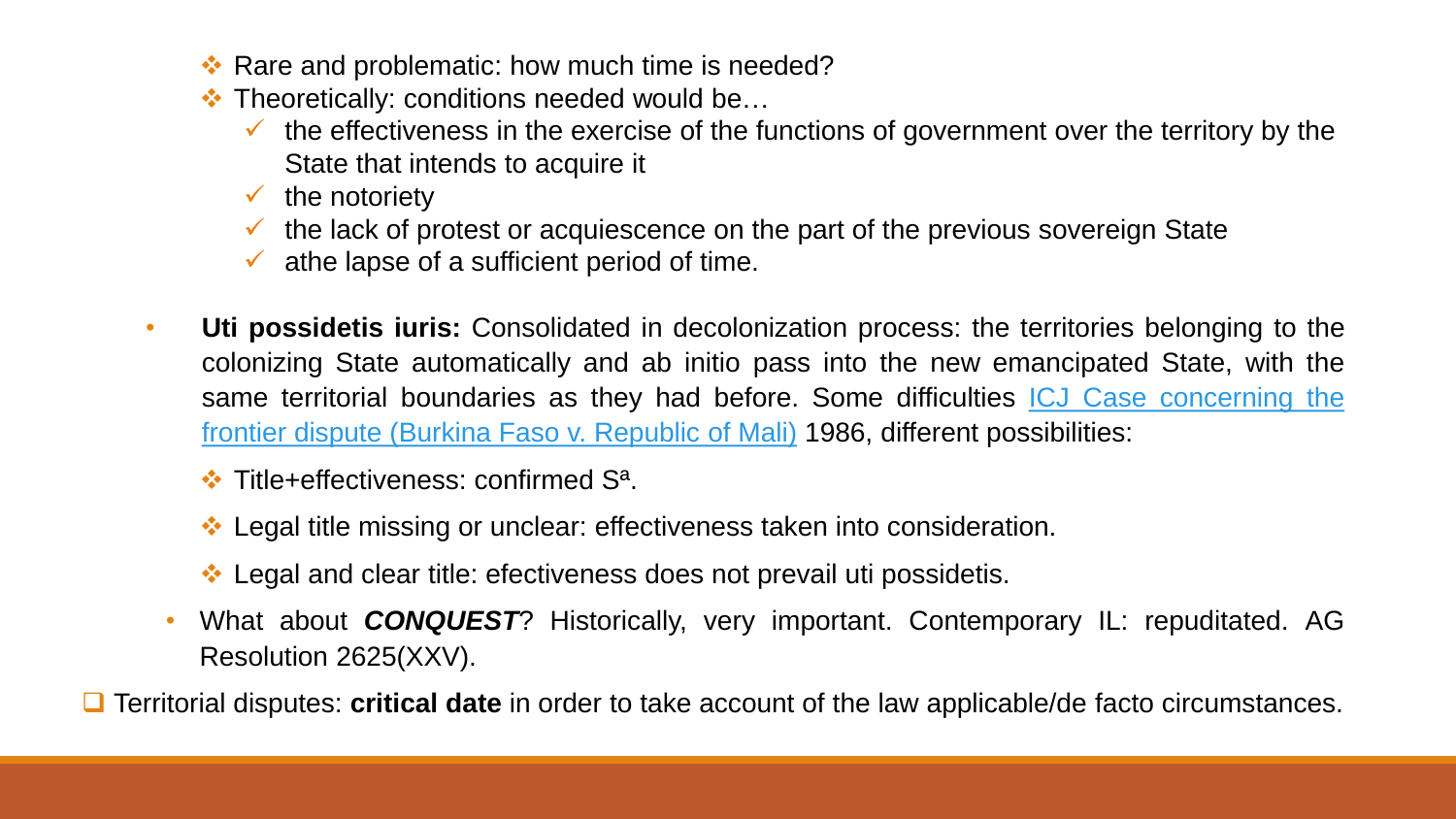- ❖ Distinction between atribution conflicts (disputes over the title confering Sª) and delimitation conflicts (determination and delimitation of borders).
- ❖ Territorial disputes awards or senteces are just DECLARATORY in nature (do not constitute a title of adquisition).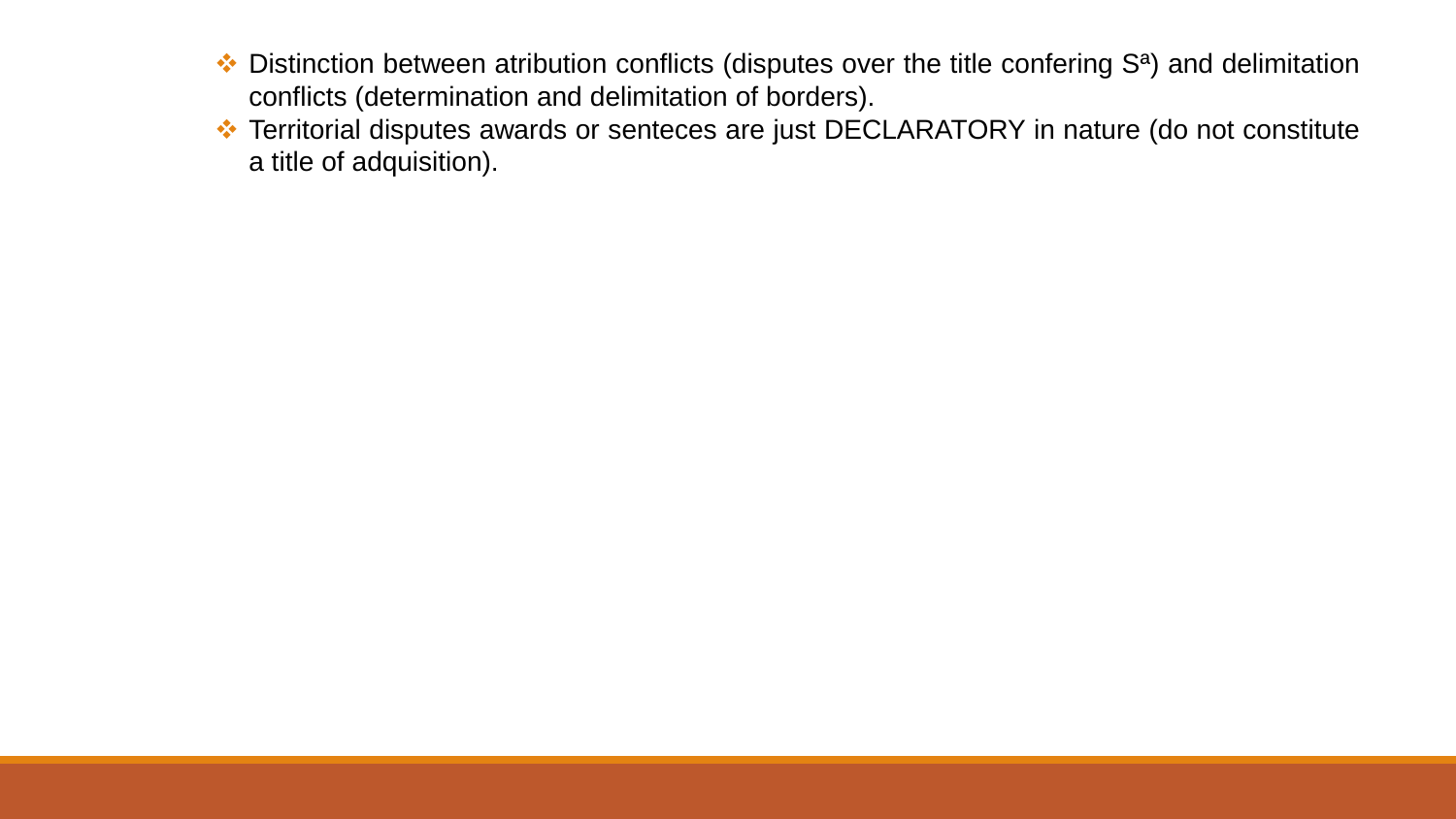#### 3.- Borders and neighborly relations *a) State borders*

■ Delimitation of spaces: delimitation of borders.

■ Border: delimitation of portion of the territory in which each State exercises its own authority and may require the other States to refrain from penetrating or acting therein. But there are different components in a territory (land, sea, airspace..).

❑ Ways of delimitation of frontiers:

- Most common: Boundary treaty---lasts longer than the treaty itself.
	- ❖ Different ways depending on the type of component.
		- ✓ usually States prefer natural boundaries (mountain range; equidistant point in case of rivers, etc).
		- $\checkmark$  Technical or ideal criteria (geometric lines—airspace and marine spaces).
	- Two distinct moments: delimitation and demarcation.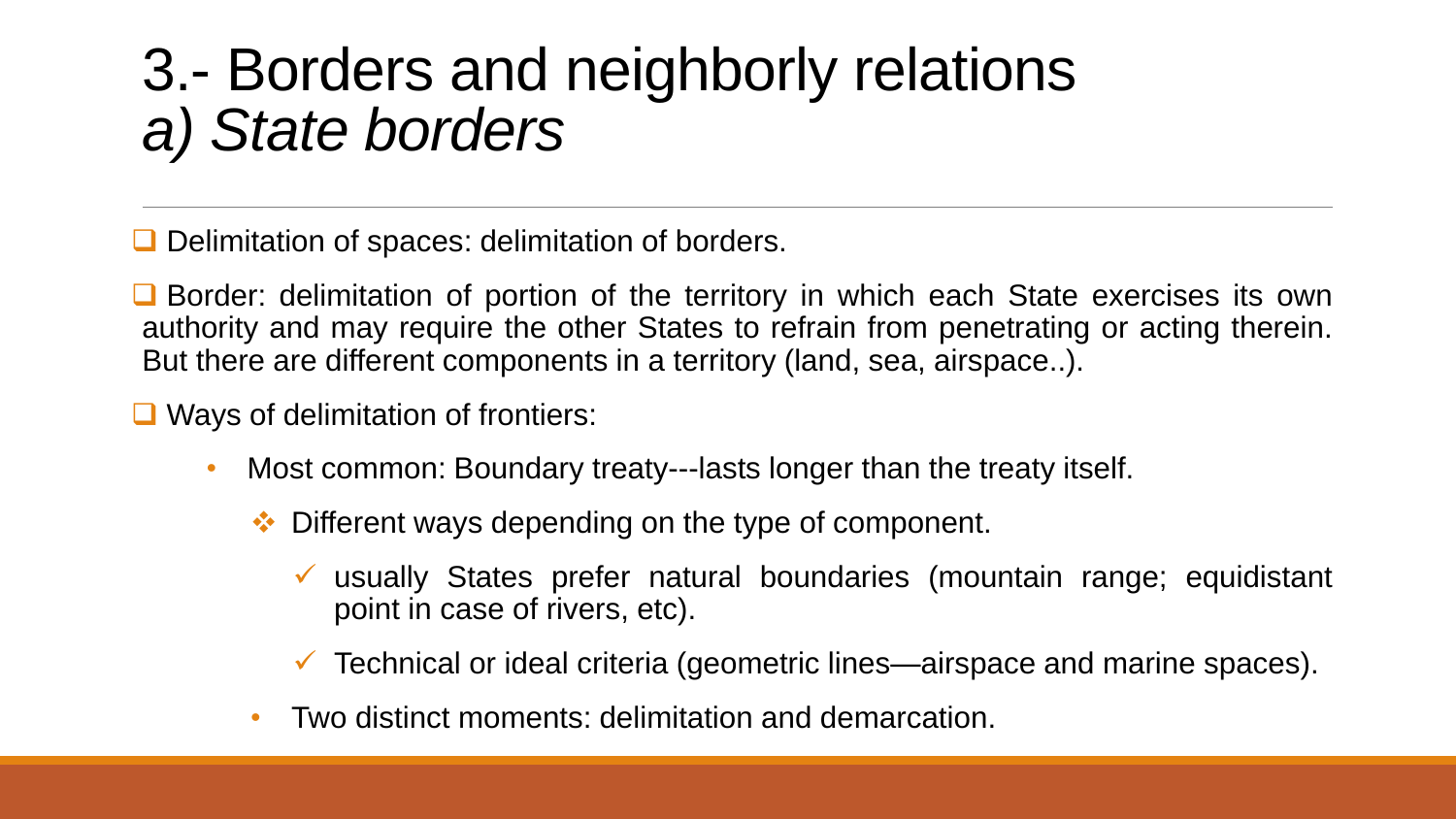- ❖ Delimitation: cartographic delimitation often carried out by boundary commissions (powers to act drawn in the boundary treaty).
- ❖ Material Demarcation: material signs by technical experts (demarcation commission).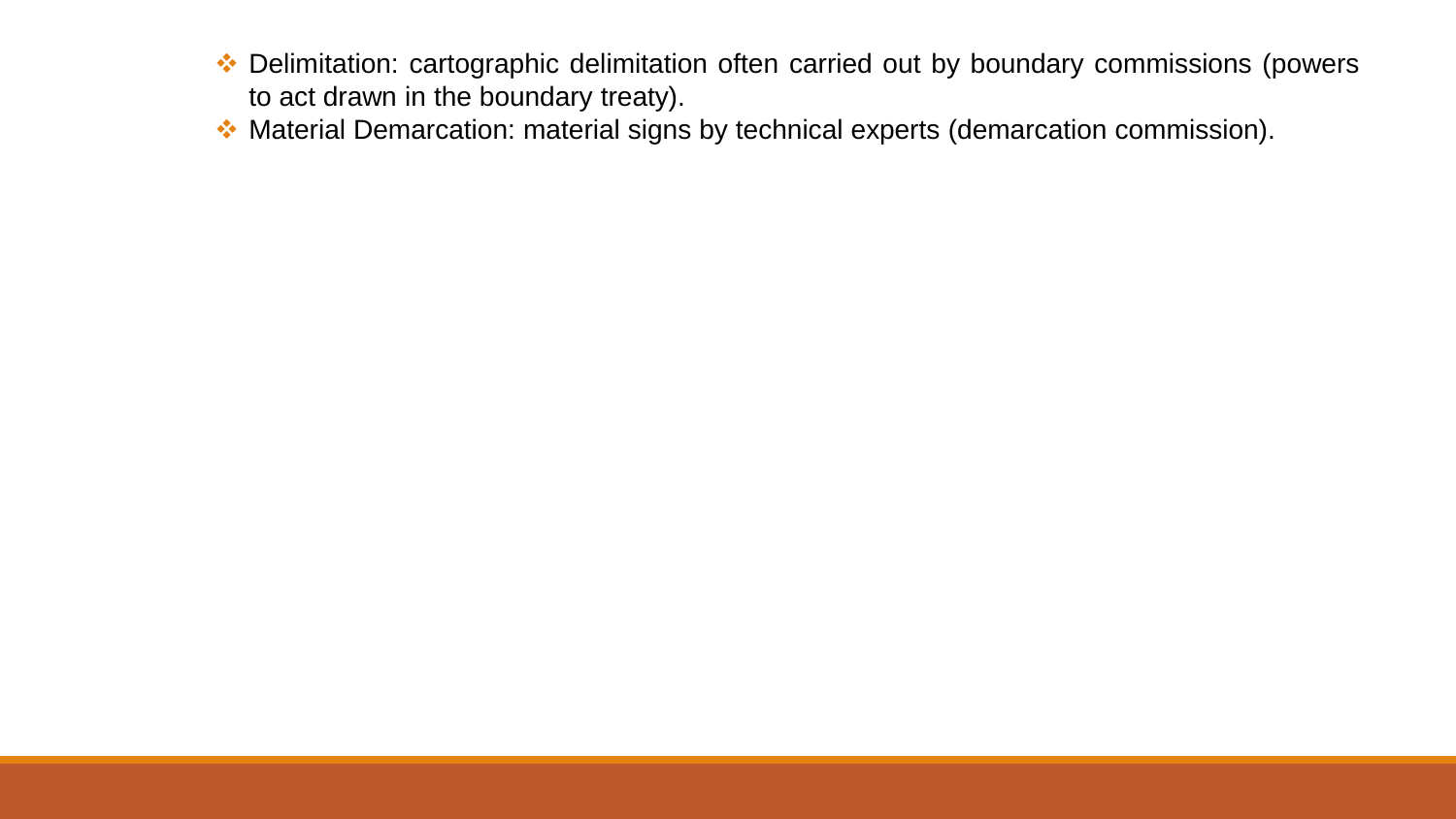### *b) Neighbourly relations*

- Intimate related to the notion of frontier where the S<sup>a</sup> of two States meet (frontier zone instead of frontier line). Special reciprocal relations originating in the spaces and populations located on both sides of the border.
- Definition: set of conventional or customary rules govern mutual relations between neighboring States in the bordering portions of their territories.
	- Community of interests implies a duty of international cooperation between the bordering States for the achievement of certain common interests and objectives: cooperation agreements.
	- Areas: land communications, the use of border rivers and lakes, the use of natural resources shared between bordering States and, more recently, the neighborliness in the area of environmental protection.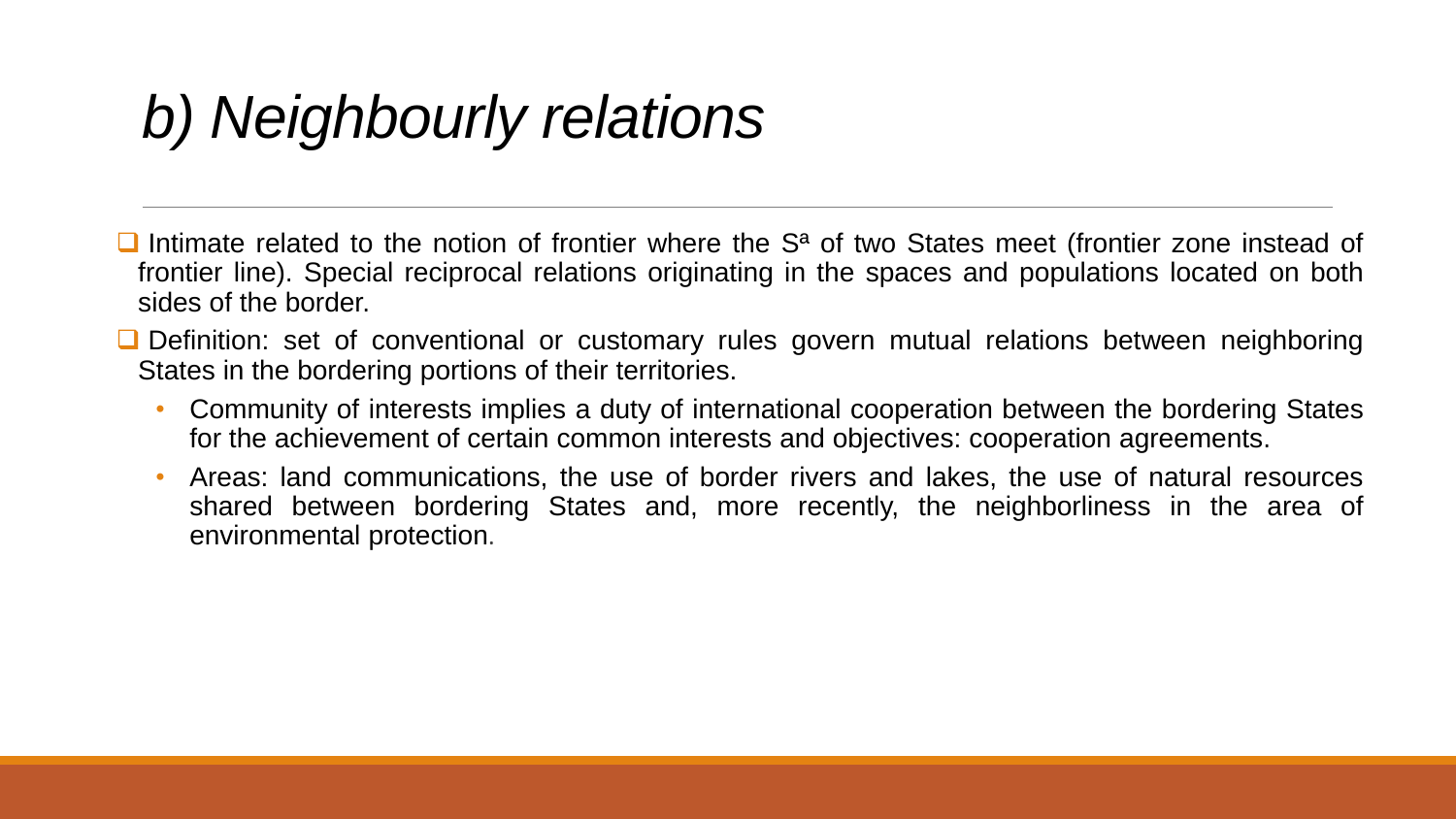#### 4.- Special territorial arrangements *a) Condominium*

■ Exercise of concurrent or joint state competences over a specific spatial area, breaking the general characteristic of exclusivity. Not the same as co-Sª.

■ Definition: "status of a territory in respect of which the enjoyment and exercise of the competences recognized to States by the law of nations belongs to a partial international community characterized by the juridical and functional equality of the States that compose it, exercising their competences through particular international organs, mediate or immediate.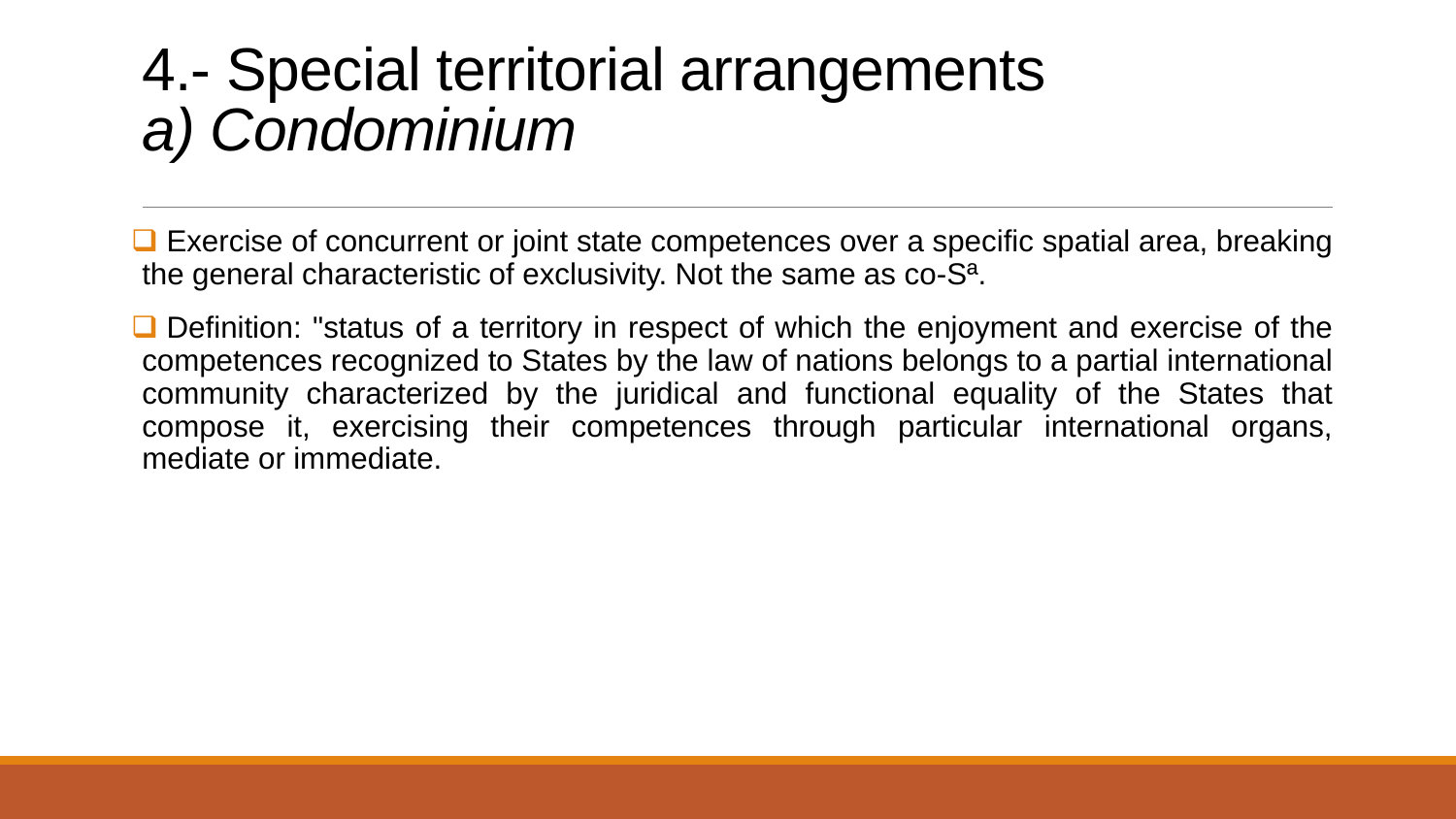## *b) War Occupation*

■ Occasionally, as a consequence of an armed conflict, situations of military occupation of the territory of one State by armed forces of one or more other States occur. When? when it is de facto placed under the authority of a foreign army, the authority of the legal power having passed into the hands the occupying State and not by the mere declaration as such by the foreign armed forces (diferes from invasion done for the purpose of combat).

- In principle, occupation in contravention of the UN Charter is unlawful (GA Res. 2625 (XXV) BUT it is a de facto situation that has consequences under IL:
	- It is not capable of giving rise to the acquisition of the occupied territory by the occupying State or of altering in any way the status of the territory permanently.
	- it gives rise to the international responsibility of the occupying State in respect of all violations of international law committed in the occupied territory during the duration of the occupation (ICJ 1971 Advisory opinion on the Legal Consequences for States of the Continued Presence of South Africa in Namibia (South West Africa) [notwithstanding](https://www.icj-cij.org/en/case/53) Security Council Resolution 276 (1970)
	- the occupying State must respect both the rules of the rules of international humanitarian law applicable to armed conflict and the rules relating to the protection of the human rights of the..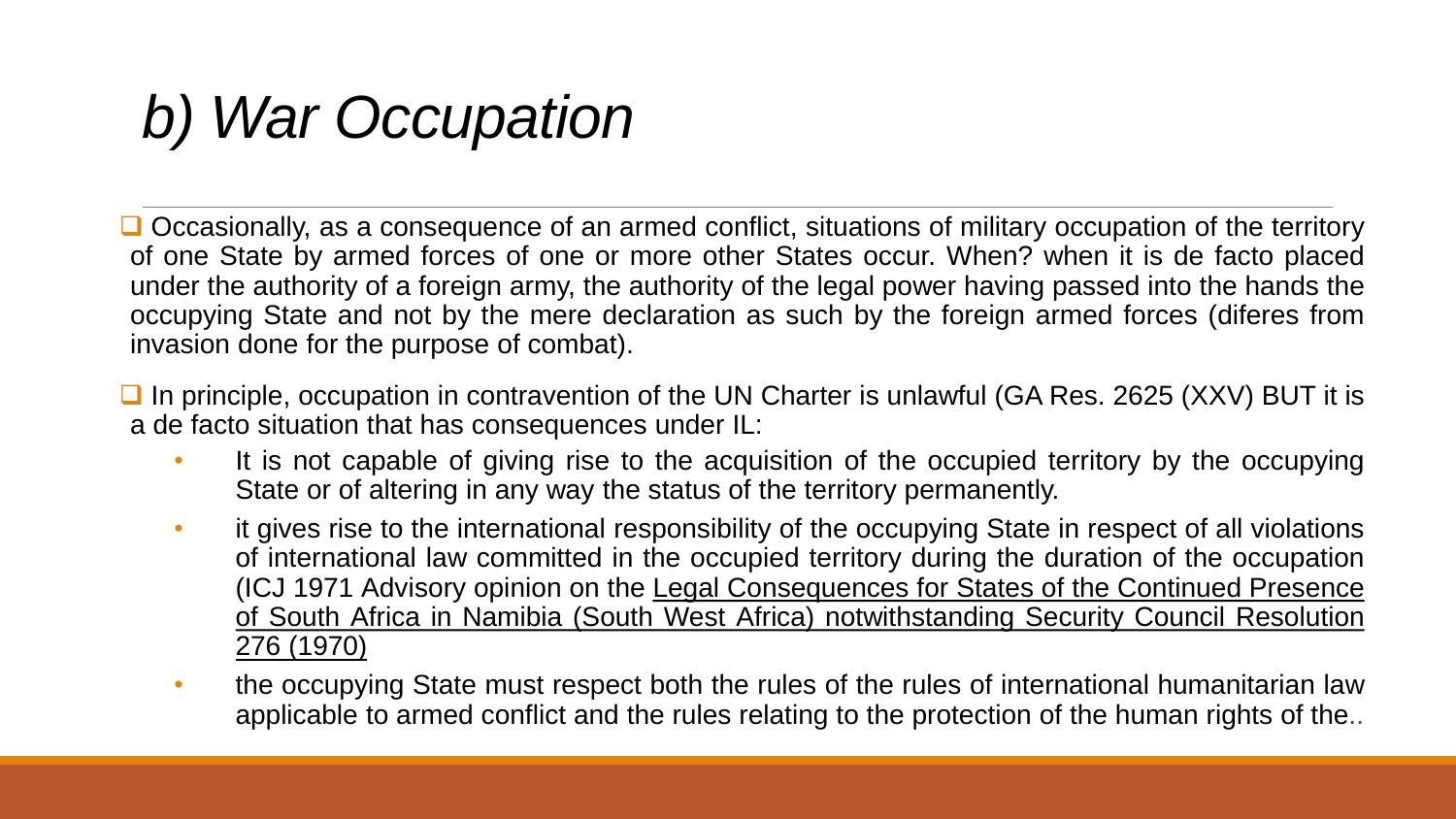population of the occupied territory (ICJ 2004 Advisory Opinion on the Legal [Consequences](https://www.icj-cij.org/en/case/131) of the Construction of a Wall in the Occupied Palestinian Territory). The International Covenants are applicable in cases where a Contracting Party exercises extraterritorial jurisdiction as a result of the military occupation of the territory of another State.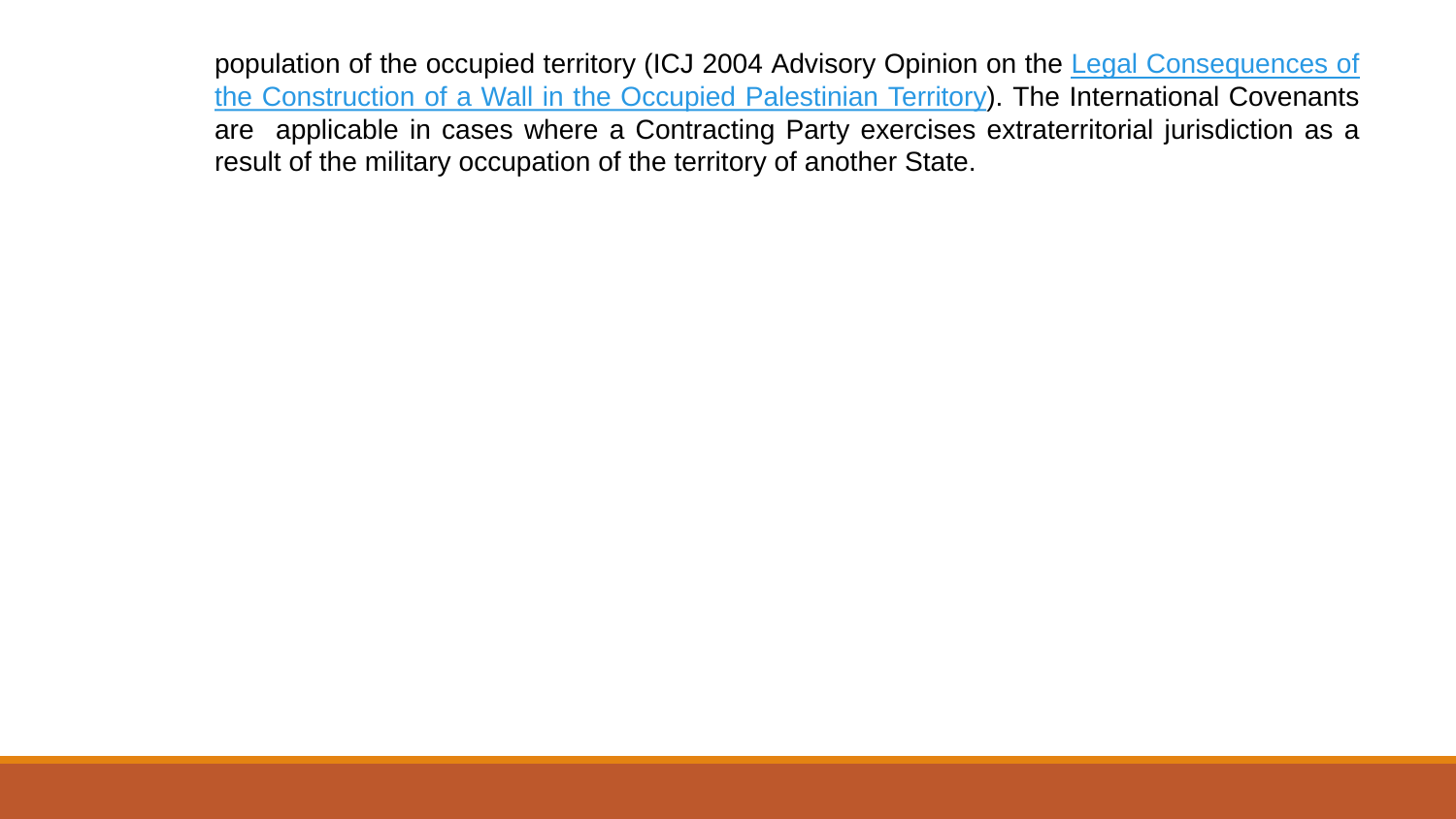# *c) Foreign military bases*

■ They do not involve territorial cession, only the granting of permission for the use of certain parts of the territory by armed forces.

■Generally, temporal in nature, but there are cases of perpetuity cession (Guantanamo).

❑USA Military bases in Spain?

- Three diferente regimes: leasing, joint use and authorization of use.
- No foreign bases in Spanish territory but spanish bases which use is authorized to the US.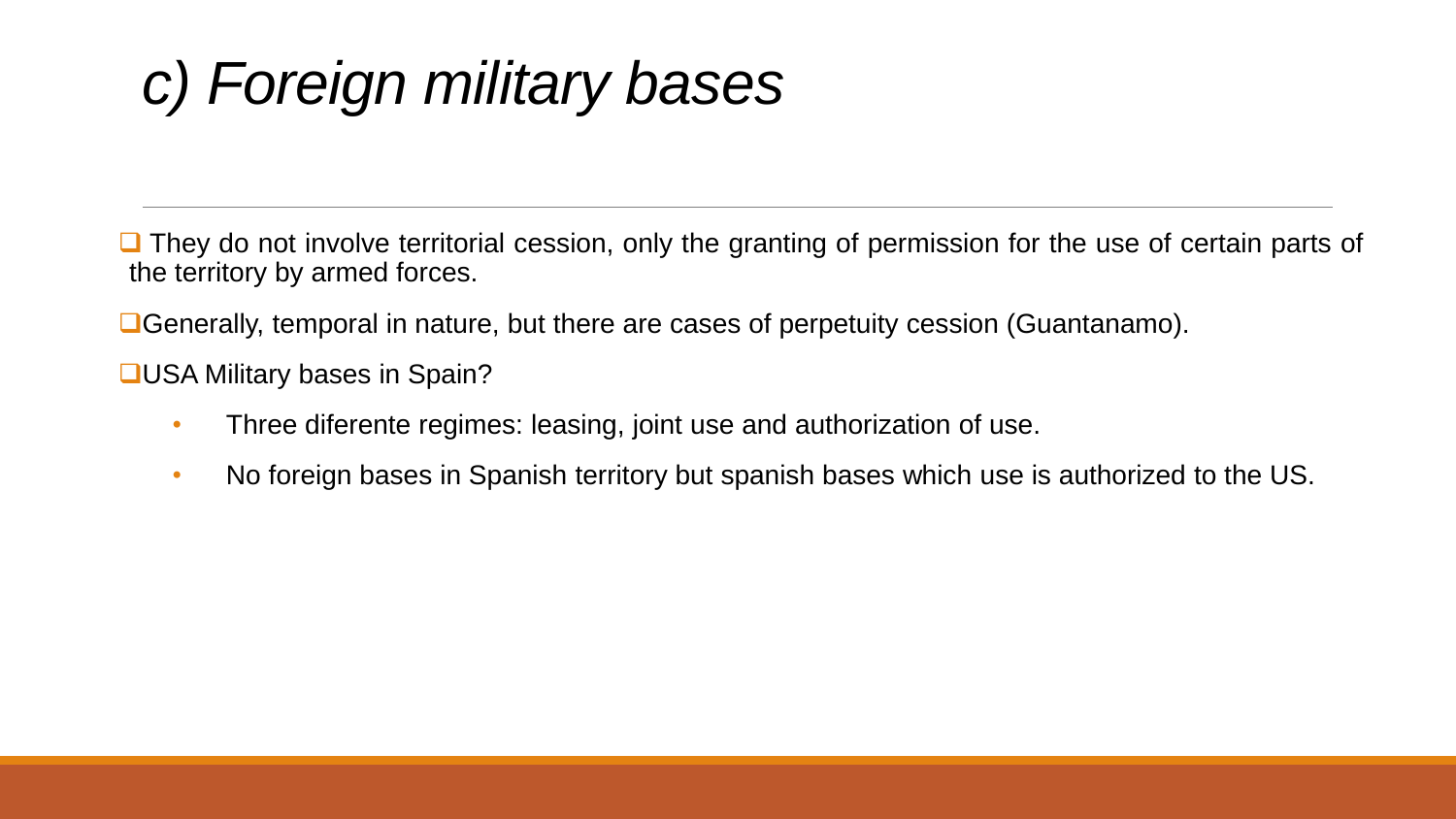#### *d) International administration*

 $\Box$  is the temporary exercise by an IO of the prerogatives of power over a territory for the purpose of:

- protecting the population
- contributing to the protection of the population
- contributing to the development of the territory of another State
- to the protection of the territory/population of another State.
- to contribute to the maintenance of peace and security
- ❑ Recent example: United Nations Security Council in Resolution 1292 (1999) of 25 October 1999, process of transition to the independence of the territory of East Timor. United Nations Transitional Administration in East Timor (UNTAET) exercised overall responsibility for the administration of East Timor.